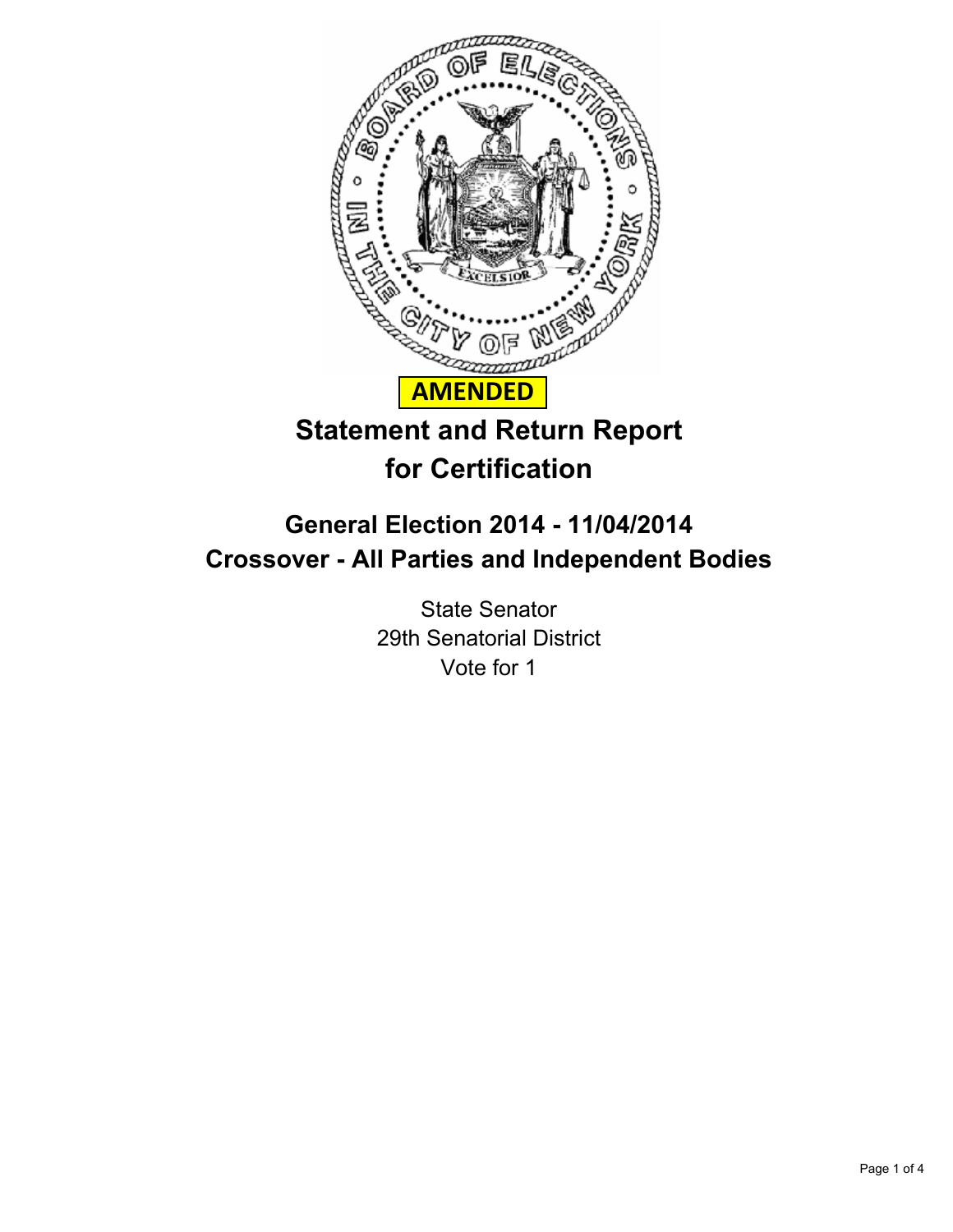

## **New York County**

| PUBLIC COUNTER                                           | 18,787 |
|----------------------------------------------------------|--------|
| <b>EMERGENCY</b>                                         | 2      |
| ABSENTEE/MILITARY                                        | 502    |
| FEDERAL                                                  | 316    |
| <b>AFFIDAVIT</b>                                         | 282    |
| <b>Total Ballots</b>                                     | 19,889 |
| Less - Inapplicable Federal/Special Presidential Ballots | (316)  |
| <b>Total Applicable Ballots</b>                          | 19,573 |
| JOSE M. SERRANO (DEMOCRATIC)                             | 12,965 |
| KEVIN BARRETT (REPUBLICAN)                               | 2,539  |
| KEVIN BARRETT (CONSERVATIVE)                             | 338    |
| JOSE M. SERRANO (WORKING FAMILIES)                       | 2,269  |
| ALTON MADDOX (WRITE-IN)                                  | 1      |
| CAROLINE MAZO (WRITE-IN)                                 | 1      |
| CLARK KENT (WRITE-IN)                                    | 1      |
| DEBORAH BATTS (WRITE-IN)                                 | 1      |
| DON ROSENBERG (WRITE-IN)                                 | 1      |
| EDWARD M. BRADY (WRITE-IN)                               | 1      |
| <b>GLEN GOLUB (WRITE-IN)</b>                             | 1      |
| <b>GREG NEU (WRITE-IN)</b>                               | 1      |
| JAMES BERGIN (WRITE-IN)                                  | 1      |
| JANEL BAMBERG (WRITE-IN)                                 | 1      |
| JOHN C. LIU (WRITE-IN)                                   | 1      |
| JOSE M SERRANO (WRITE-IN)                                | 1      |
| LEONARD RUTHKOWITZ (WRITE-IN)                            | 1      |
| LOUIS A. MALAVE (WRITE-IN)                               | 1      |
| MICHAEL VENDITTO (WRITE-IN)                              | 1      |
| NOEL LEADER (WRITE-IN)                                   | 1      |
| SARAH LIPKIS (WRITE-IN)                                  | 1      |
| UNATTRIBUTABLE WRITE-IN (WRITE-IN)                       | 13     |
| <b>Total Votes</b>                                       | 18,141 |
| Unrecorded                                               | 1,432  |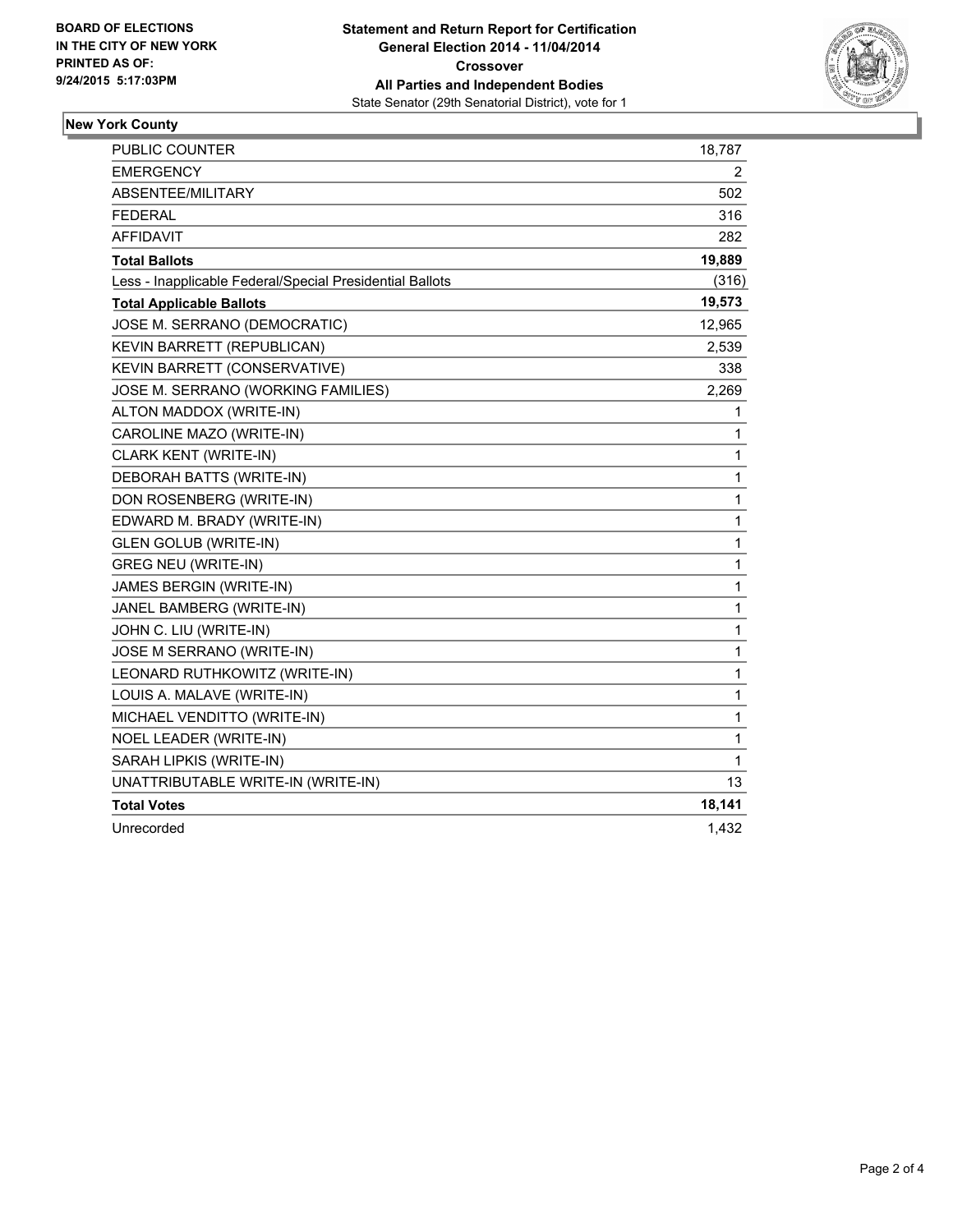

## **Bronx County**

| PUBLIC COUNTER                                           | 16,511 |
|----------------------------------------------------------|--------|
| <b>EMERGENCY</b>                                         | 0      |
| <b>ABSENTEE/MILITARY</b>                                 | 219    |
| <b>FEDERAL</b>                                           | 33     |
| <b>AFFIDAVIT</b>                                         | 400    |
| <b>Total Ballots</b>                                     | 17,163 |
| Less - Inapplicable Federal/Special Presidential Ballots | (33)   |
| <b>Total Applicable Ballots</b>                          | 17,130 |
| JOSE M. SERRANO (DEMOCRATIC)                             | 14,778 |
| KEVIN BARRETT (REPUBLICAN)                               | 572    |
| <b>KEVIN BARRETT (CONSERVATIVE)</b>                      | 140    |
| JOSE M. SERRANO (WORKING FAMILIES)                       | 490    |
| CARLOS SIERRA (WRITE-IN)                                 | 1      |
| JUDY LETT (WRITE-IN)                                     | 1      |
| UNATTRIBUTABLE WRITE-IN (WRITE-IN)                       | 10     |
| WILLIAM EDSTRON (WRITE-IN)                               | 1      |
| <b>Total Votes</b>                                       | 15,993 |
| Unrecorded                                               | 1,137  |